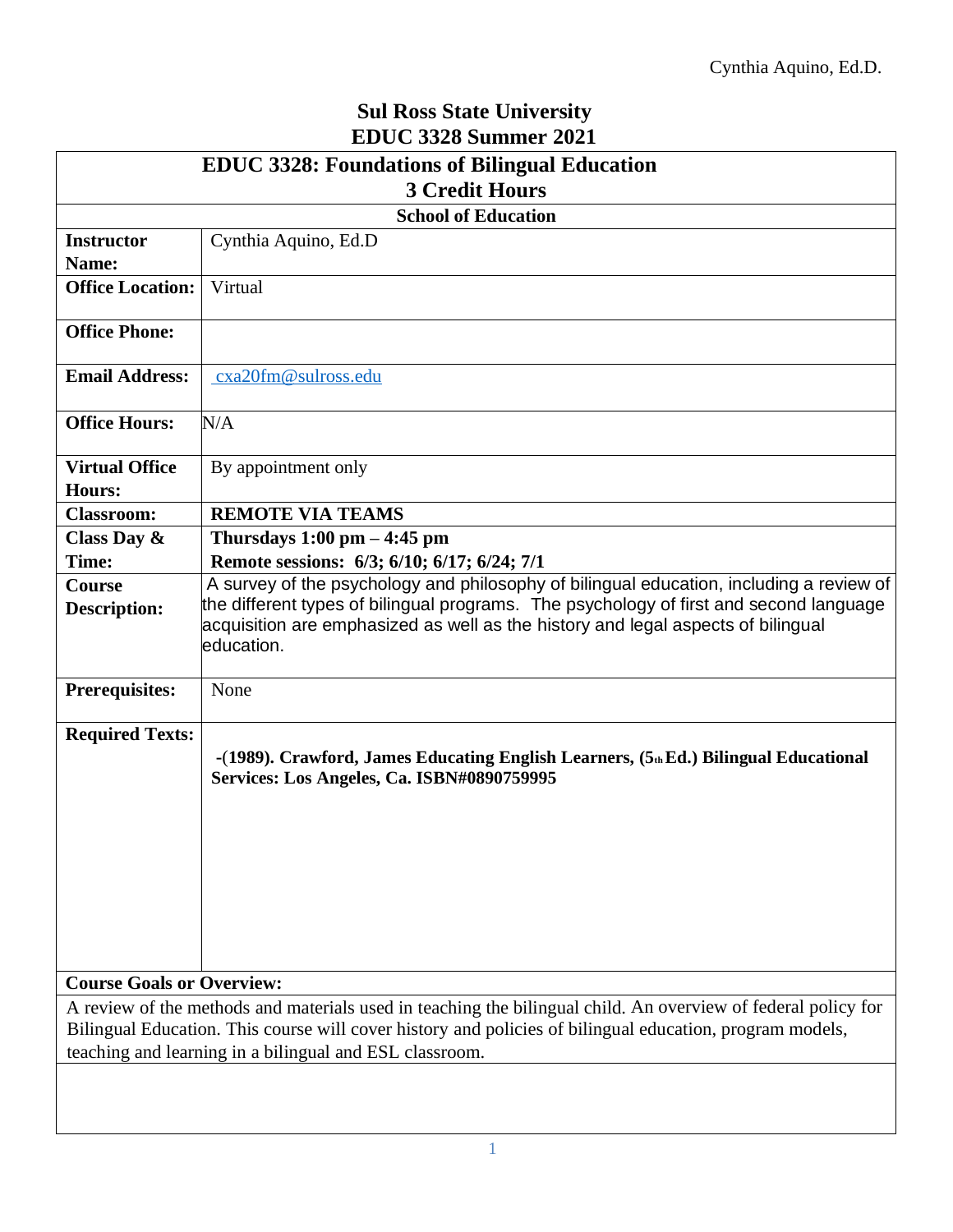| <b>Learning Objectives/Outcomes:</b><br>At the end of this course, the student will |                                                                                                      |  |  |  |  |  |
|-------------------------------------------------------------------------------------|------------------------------------------------------------------------------------------------------|--|--|--|--|--|
| 1                                                                                   | Understand the foundations of Bilingual Education and the concepts of bilingualism and               |  |  |  |  |  |
|                                                                                     | biculturalism and will apply this knowledge to create an effective learning environment for          |  |  |  |  |  |
|                                                                                     | students in a Bilingual program.                                                                     |  |  |  |  |  |
|                                                                                     | Prepare for the TEXES Exam Bilingual Supplemental requirements.                                      |  |  |  |  |  |
| 3                                                                                   | Review the methods and material used in teaching the bilingual child.                                |  |  |  |  |  |
| 4                                                                                   | Identify and provide facts about English language learners, bilingualism, and educational<br>access. |  |  |  |  |  |
|                                                                                     | Identify historical and political foundations of bilingual education.                                |  |  |  |  |  |
| 6                                                                                   | Identify implementation and programs in Bilingual Education.                                         |  |  |  |  |  |

## **Course Requirements:**

Г

- A. Every assignment in this course is important. Attendance is required and will be reflected on your final grade. If you have an emergency and cannot attend class for a day, contact the instructor in advance, if possible. Absences could impact your final grade.
- B. Completion of all assignments is required to receive credit for the course. Assignments must be turned in on time to receive full credit*.*

### **Course Assignments:**

**Discussions: (20 points each)** Total: 200 points

**Quizzes: (100 points each)**

Total: 1000 points

**Final Exam: (100 points)**

**Attendance: (10 points each)** Total: 50 points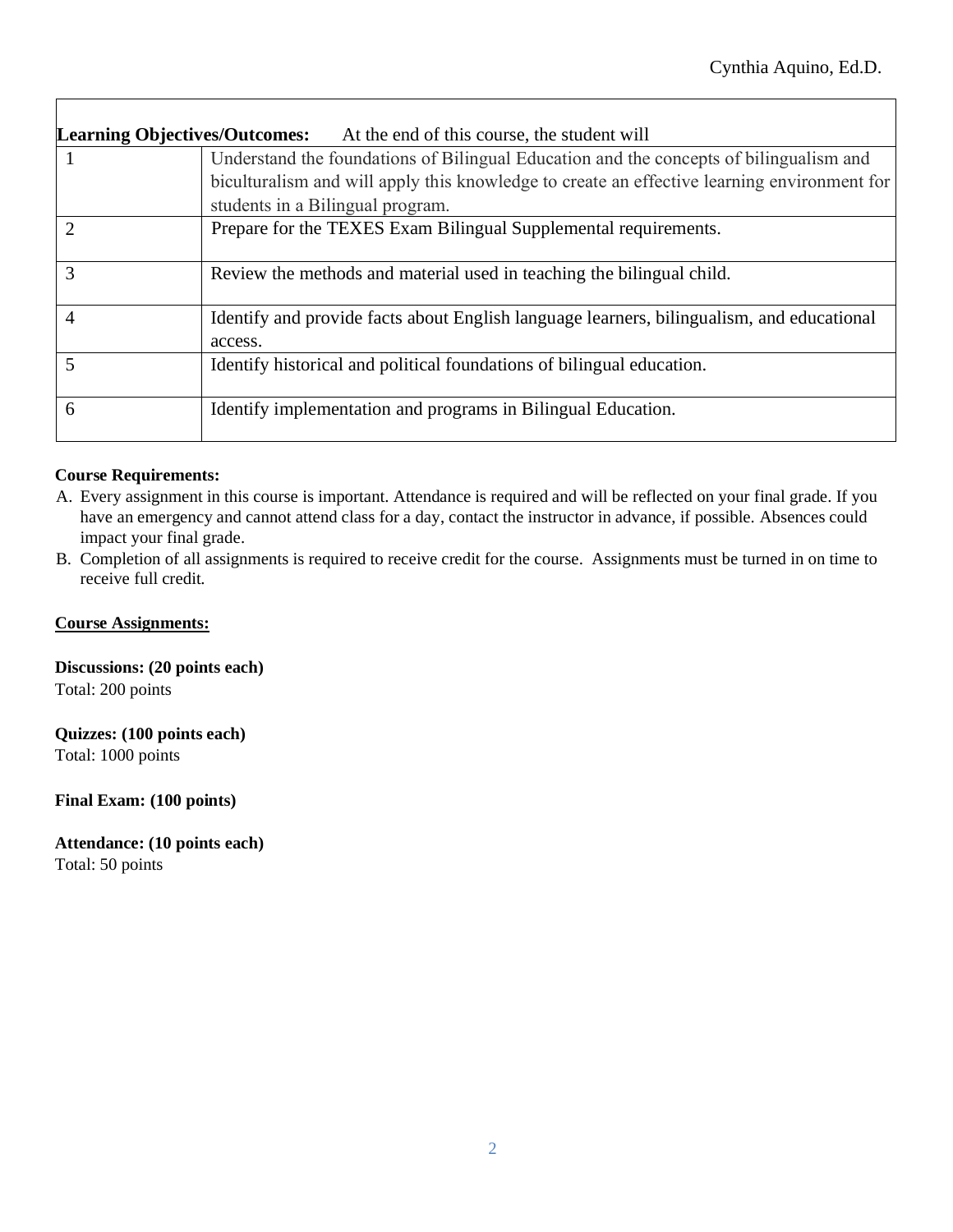# **EDUC 3328 Schedule Summer 2021**

| Week 1:<br>6/3  | Class 1:00pm        | In class: Syllabus, expectations, overview.<br>Ch. 1: Bilingualism<br>Ch 2: Options for English Learners<br>Due 6/8 before midnight<br>Introductions and responses to classmates.<br>Discussion: Chapter 1 & 2                                                                                                                                     |  |  |  |
|-----------------|---------------------|----------------------------------------------------------------------------------------------------------------------------------------------------------------------------------------------------------------------------------------------------------------------------------------------------------------------------------------------------|--|--|--|
|                 |                     | Quiz: Complete quizzes 1 & 2.                                                                                                                                                                                                                                                                                                                      |  |  |  |
| Week 2:<br>6/10 | Class 1:00 pm       | In class: Chapter $3 \& 4$ Presentation and discussion.<br>Ch. 3—Language Policies<br>Ch. 4—Forgotten Legacy<br>Due 6//15 before midnight<br><b>Discussion:</b> Answer to the discussion posts chapter $3 \& 4$ and reply to 2<br>classmates.<br>Quiz: Complete quizzes 3 & 4.                                                                     |  |  |  |
| Week 3:<br>6/17 | Class 1:00pm        | In class: Chapter 5 $\&$ 6 Presentation and discussion.<br>Ch. 5-Federal Policy<br>Ch. 6—English Only or English Plus?<br>Due 6/22 before midnight<br><b>Discussion:</b> Answer to the discussion posts chapter $5 \& 6$ and reply to 2<br>classmates.<br>Quiz: Complete quizzes 5 & 6                                                             |  |  |  |
| Week 4:<br>6/24 | <b>Class 1:00pm</b> | In class: Chapter $7 & 8$ 8 Presentation and discussion.<br>Ch. 7—The Effectiveness Question<br>Ch. 8: Basic Research<br>Due 6/29 before midnight<br><b>Discussion:</b> Answer to the discussion posts chapters $7 & 8$ and reply to 2<br>classmates.<br>Quiz: Complete quizzes 7 & 8                                                              |  |  |  |
| Week 5:<br>7/1  | Class 1:00pm        | In class: Chapter $9 & 10$ Presentation and discussion.<br>Ch. 9: Program Alternatives<br>Ch. 10-Case Studies Project<br>Due 7/6 before midnight<br><b>Discussion:</b> Answer to the discussion posts chapters $9 \& 10$ and reply to<br>2 classmates.<br>Quiz: Complete quizzes 9 & 10.<br>Final exam: Complete final exam covering all chapters. |  |  |  |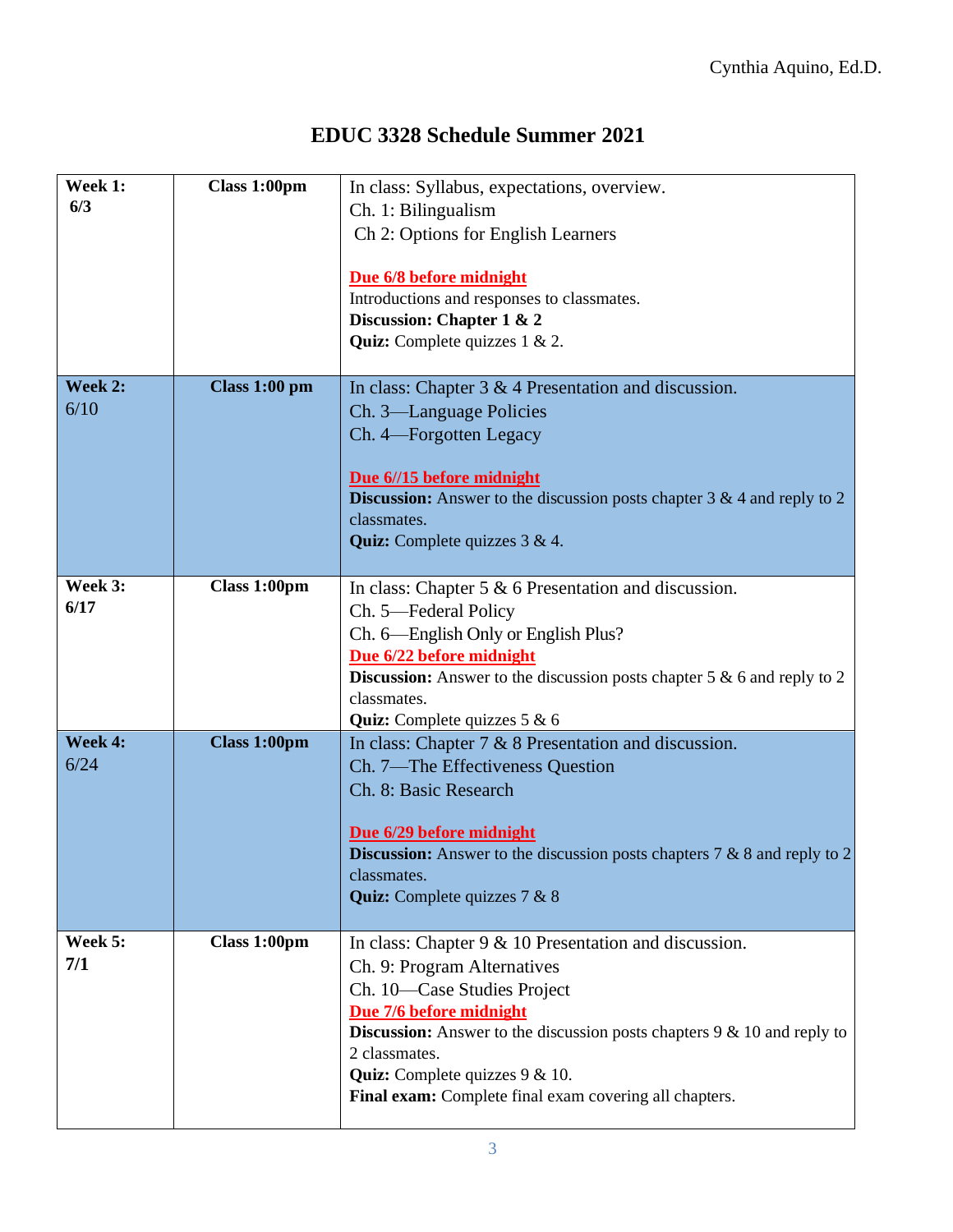## **Activities Description**

## **Discussions: Weekly (20 points each)**

Total: 200 points

Every week we will have a discussion post about the chapters from class. Respond to the discussions and 2 classmates. This activity is due every week on Tuesdays.

### **Quizzes: Weekly (100 points each)**

Total: 1000 points

Every week we will have a short quiz for each chapter. The quizzes will cover topics from class and chapters. This activity is due every week on Tuesdays.

**Final Exam:** This exam will cover the 10 chapters covered in class. Total 100 points

## **Attendance/Participation:** 50 Points

Each class is **worth 10 points**. If you are absent you will lose those points that could make a difference at the end of the semester.

Remember that you and your classmates will be presenting a chapter and it is your responsibility to be present for your presentation day and be accountable to your classmates.

**Late Work Policy**: Assignment submission time and dates are included in the schedule. Late assignments will be reduced by 50% of the points assigned if turned in within 3 days of due date. After 3 days past the due date, assignments will not be accepted and a zero  $(0)$  will be given as a grade. **NO EXCEPTIONS**. I am confident that you will not delay turning in assignments.

| <b>Grading Scale: 1000</b> |                |               |              |                     |
|----------------------------|----------------|---------------|--------------|---------------------|
| $A: 1215 - 1350$           | $B: 1080-1214$ | $C: 945-1079$ | $D: 810-944$ | <b>F: Below 810</b> |

**Deadlines and Incompletes:** Please be mindful of university deadlines for dropping and withdrawing from classes.

**Inclement Weather:** Because all assignments are posted on *Blackboard* for this course, due dates are not affected by campus closures due to inclement weather. Unless otherwise notified by your instructor via email or online announcement, students should assume that assignments are due as scheduled.

**Online Etiquette:** Emails, Discussion Board messages and/or any other forms of written communication in the online environment should use proper etiquette (i.e., no writing in all caps (usually denotes yelling), no curse words, and no "flaming" messages (angry, personal attacks).

Racial, ethnic, or gender slurs will not be tolerated, nor will pornography of any kind.